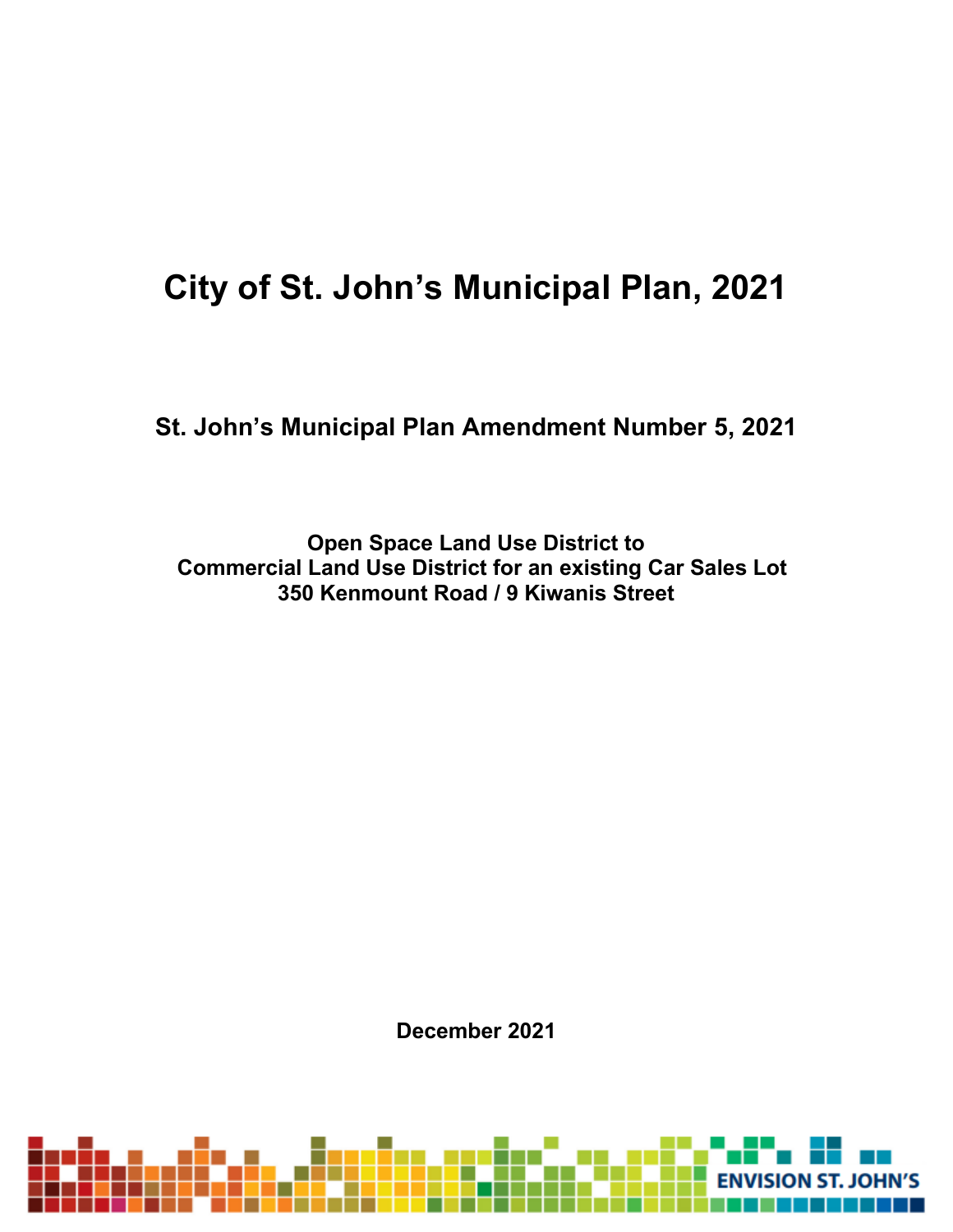#### **RESOLUTION TO ADOPT**

#### **ST. JOHN'S Municipal Plan, 2021**

#### **Amendment Number 5, 2021**

Under the authority of section 16 of the *Urban and Rural Planning Act, 2000*, the City Council of St. John's adopts the St. John's Municipal Plan Amendment Number 5, 2021.

Adopted by the City Council of St. John's on the \_\_\_\_ day of Click or tap to enter a date..

Signed and sealed this \_\_\_\_ day of \_\_\_\_\_\_\_\_\_\_\_\_\_\_\_\_\_\_\_\_\_\_\_\_.

|        | <b>Town Seal</b> |
|--------|------------------|
| Mayor: |                  |
|        |                  |
| Clerk: |                  |

#### **Canadian Institute of Planners Certification**

I certify that the attached St. John's Municipal Plan Amendment Number 5, 2021 has been prepared in accordance with the requirements of the *Urban and Rural Planning Act, 2000.*

| <b>MCIP/FCIP Stamp</b> |
|------------------------|
|                        |
|                        |
|                        |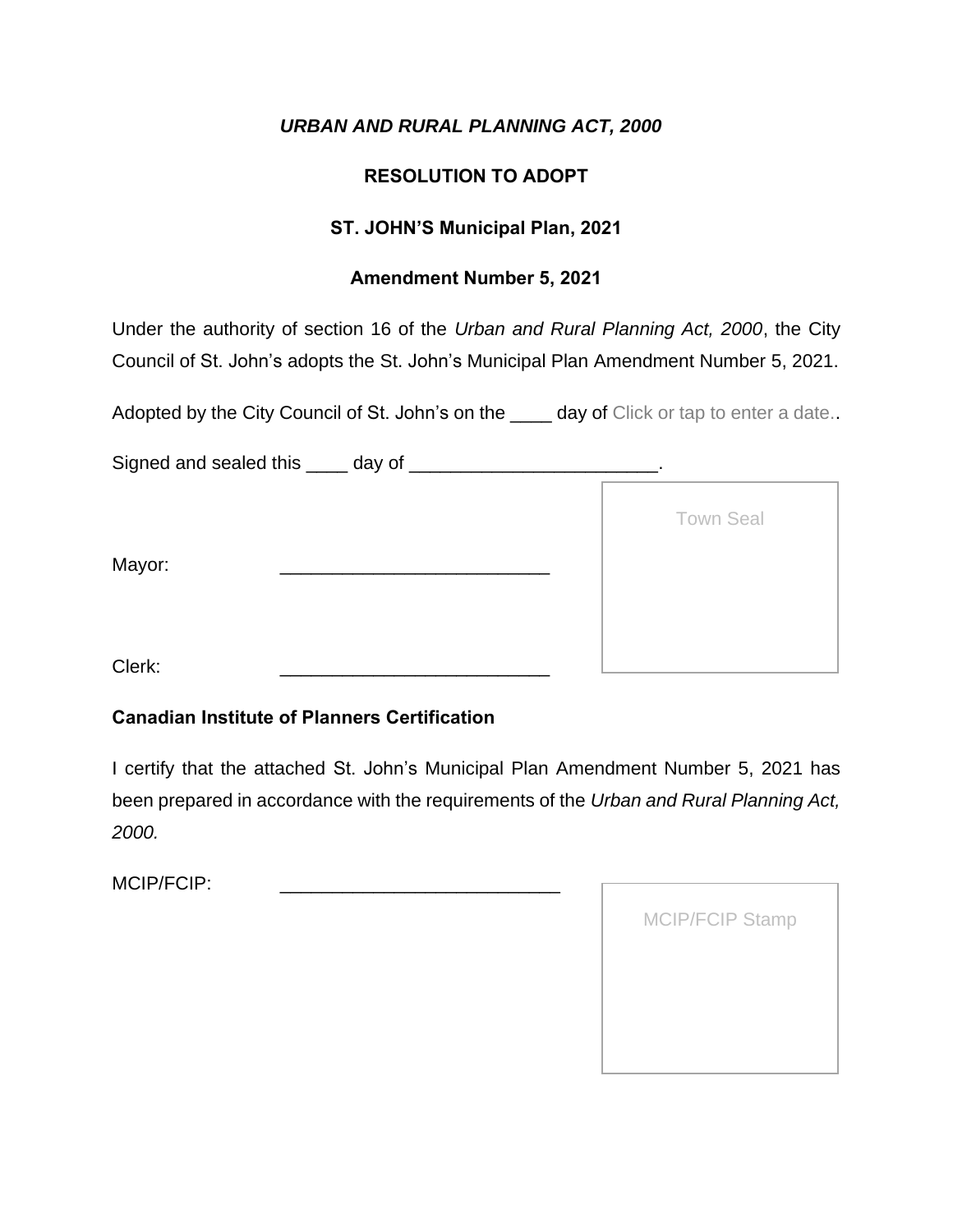#### **RESOLUTION TO APPROVE**

#### **St. John's Municipal Plan, 2021**

#### **Amendment Number 5, 2021**

Under the authority of sections 16, 17 and 18 of the *Urban and Rural Planning Act, 2000*, the City Council of St. John's:

- 1. Adopted the St. John's Municipal Plan Amendment Number 5, 2021 on the day of Click or tap to enter a date.;
- 2. Gave notice of the adoption of the St. John's Municipal Plan Amendment Number 5, 2021 by way of an advertisement inserted in the Telegram newspaper on the\_\_\_\_ day of Click or tap to enter a date., on the \_\_\_\_ day of Click or tap to enter a date.,; and
- 3. Set the \_\_\_\_ day of Click or tap to enter a date. at 7:00 p.m. virtually via Zoom for the holding of a public hearing to consider objections and submissions.

Now, under section 23 of the *Urban and Rural Planning Act, 2000*, the City Council of St. John's approves the St. John's Municipal Plan Amendment Number 5, 2021 on the day of Click or tap to enter a date. as  $\blacksquare$ 

Signed and sealed this \_\_\_\_ day of \_\_\_\_\_\_\_\_\_\_\_\_\_\_\_\_\_\_\_\_\_\_\_\_.

Mayor:

Town Seal

Clerk: \_\_\_\_\_\_\_\_\_\_\_\_\_\_\_\_\_\_\_\_\_\_\_\_\_\_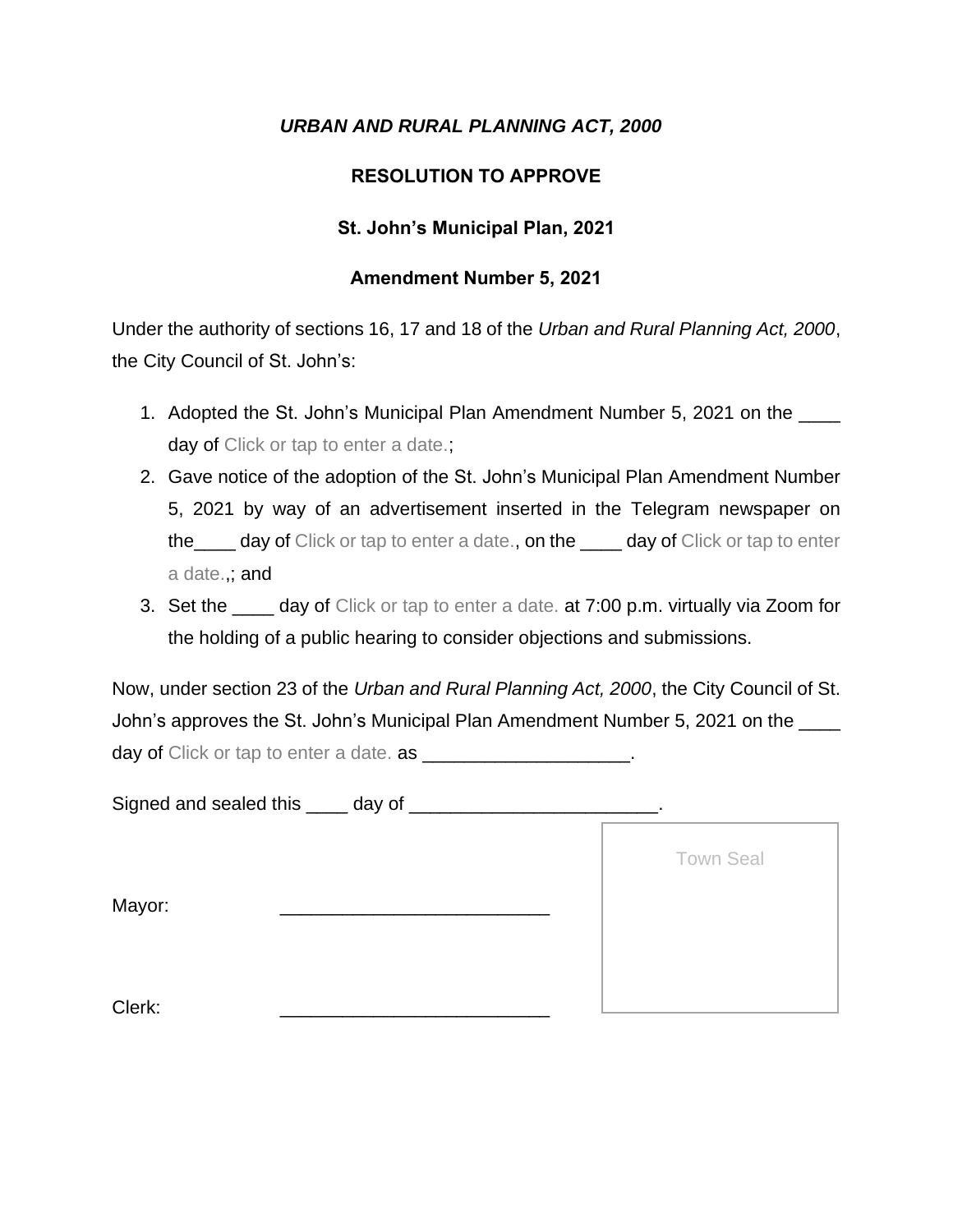#### **Canadian Institute of Planners Certification**

I certify that the attached City of St. John's Municipal Plan Amendment Number 5, 2021 has been prepared in accordance with the requirements of the *Urban and Rural Planning Act, 2000.*

| <b>MCIP/FCIP Stamp</b> |
|------------------------|
|                        |
|                        |
|                        |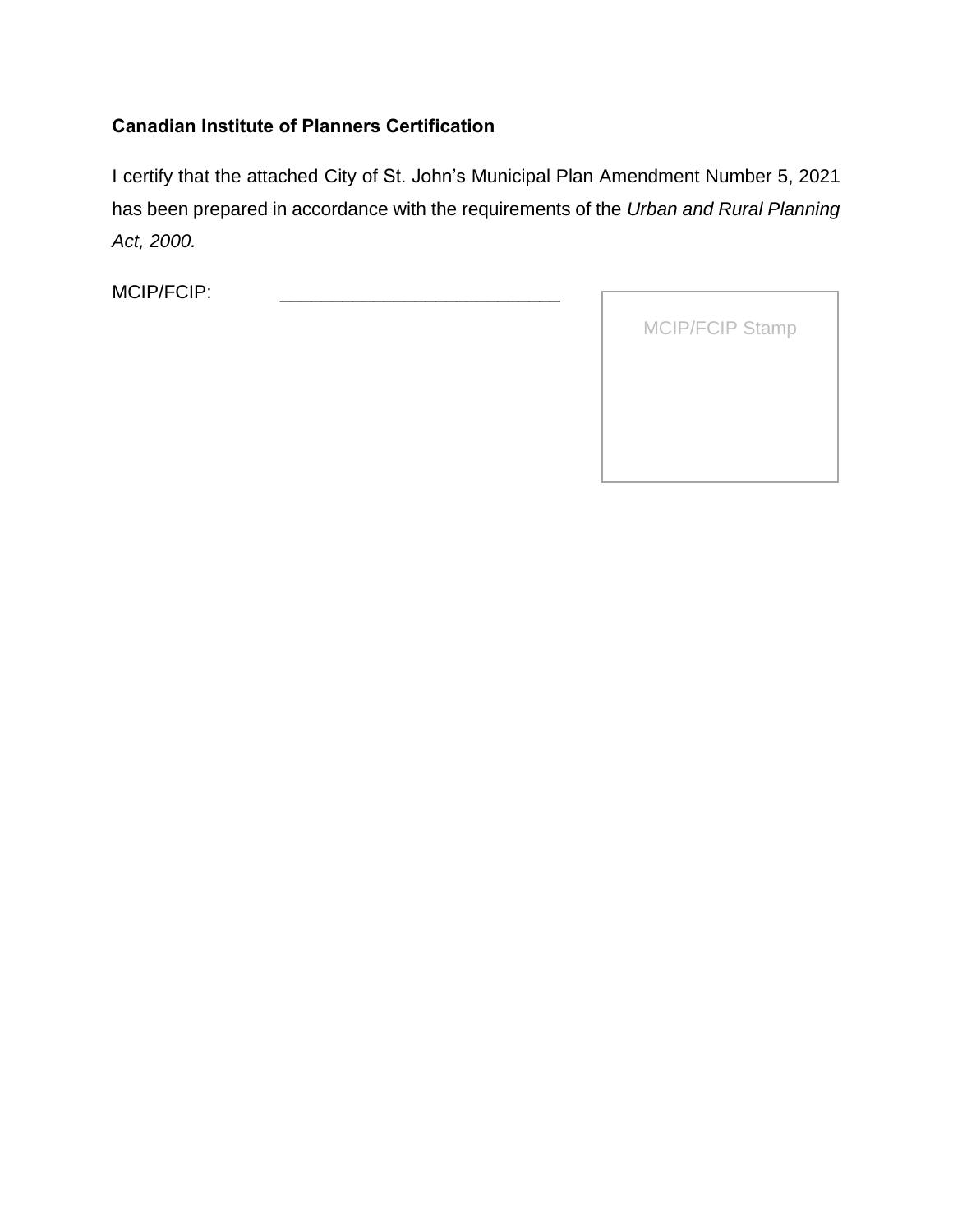## **CITY OF ST. JOHN'S**

#### **Municipal Plan Amendment Number 5, 2021**

#### **BACKGROUND AND PURPOSE**

The City of St. John's wishes to bring an existing car dealership into conformance by redesignating land at 350 Kenmount Road/9 Kiwanis Street from the Open Space Land Use District to the Commercial Land Use District and rezoning the land from the Open Space (O) Zone to the Commercial Kenmount (CK) Zone.

The subject property is one lot with a dual civic address because it fronts on both Kiwanis Street and Kenmount Road. The property contains a car rental business and a car dealership. Ken Brook, part of the Rennie's River system, flows across the property in a long culvert roughly parallel to Kenmount Road.

A portion of the property fronting Kiwanis Street is within the CK Zone and the portion fronting Kenmount Road is within the O Zone, making the car dealership a nonconforming use. The purpose of this amendment is to bring the use into conformance as a permitted use in the CK Zone.

There is no development proposed at this time, however if the rezoning proceeds, the applicant would be able to redevelop the site for any uses in the CK Zone. Development would be required to meet all City policies and regulations.

This portion of Kenmount Road is zoned Open Space (O) due to the floodplain and buffer for Ken Brook along the north side of the road. Ken Brook is part of the Rennie's River/Quidi Vidi Lake waterway system. In 2017 the property owner applied to install a long culvert on the property, replacing three (3) old culverts, which would remove the floodplain and buffer from a portion of the property and make the land more useable for commercial purposes. The culvert was approved and installed in 2017. The rezoning would reflect this change to the site.

#### **ANAYLSIS**

From Section 3.4 of the St. John's Municipal Plan, Development shall be prevented within the 1:100 year floodplain and within the buffer areas surrounding ponds, wetlands, rivers, major tributaries of rivers, or floodplain area, or any flood risk areas identified by the Department of Environment and Climate Change as identified under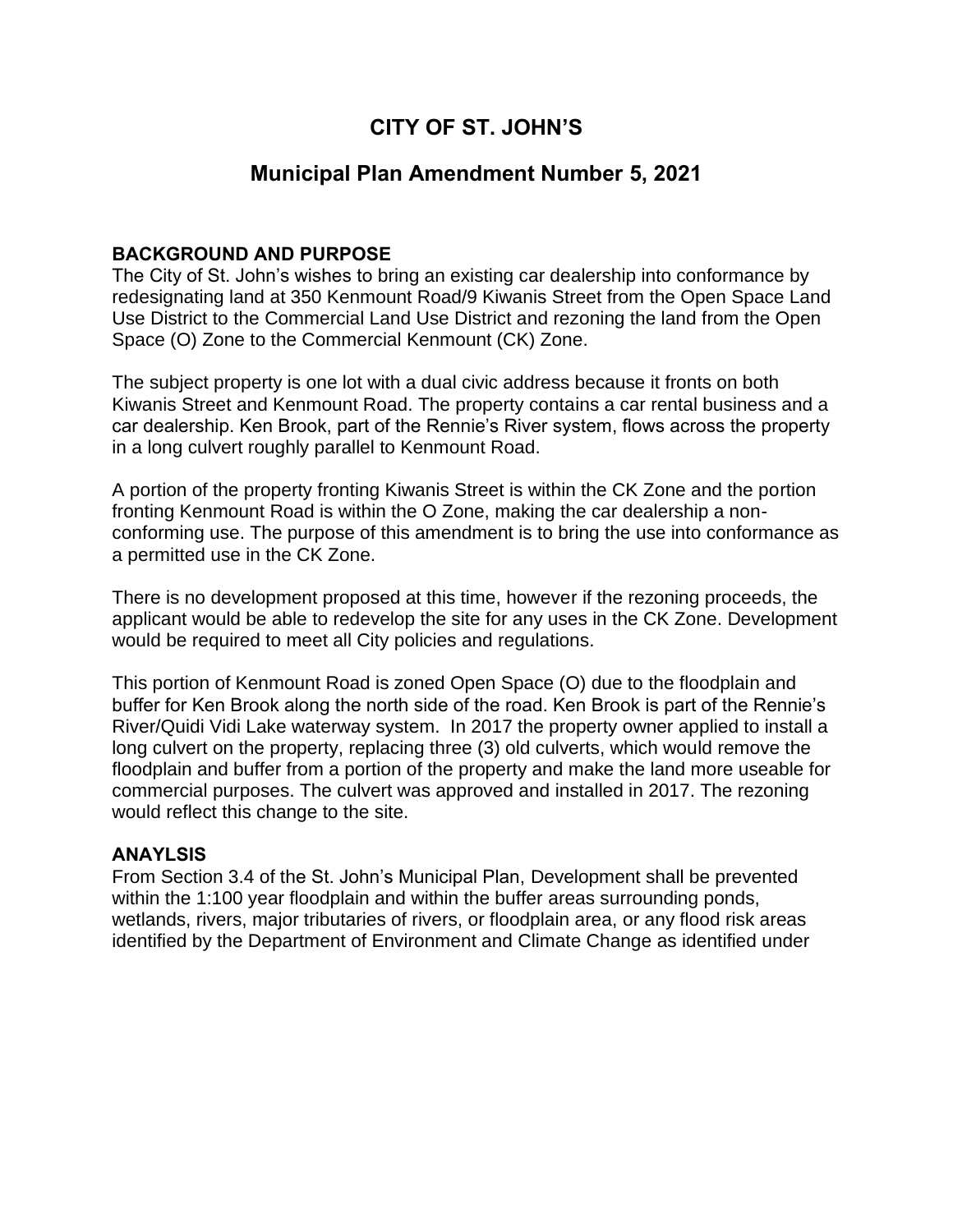the St. John's Development Regulations (Z-3 Flood Hazard Areas, Watersheds, Waterways and Wetlands Map).

A small portion of the property is still within the floodplain and buffer, so in the amendment below this area remains within the O Zone. The change to the CK Zone would apply to the portion of the lot that is no longer affected by the floodplain. As the flood hazard risk has been reduced for majority of the lot, it is recommended to proceed to redesignating the lot, as shown on the map, to the Commercial Land Use District and Commercial Kenmount Land Use Zone.



*Area of the property within the floodplain and floodplain buffer*

#### **PUBLIC CONSULTATION**

The proposed amendments were advertised on three occasions in The Telegram newspaper on September 11, September 18 and September 25, 2021. A notice of the amendments was also mailed to property owners within 150 metres of the application site and posted on the City's website and social media. Submissions received are included in the Council Decision Note dated October 5, 2021.

#### **ST. JOHN'S URBAN REGION REGIONAL PLAN**

An amendment to the St. John's Urban Region Regional Plan is also required. A map amendment from the Public Open Space designation to the Urban Development designation is required to support the City's amendments. A notice of the Regional Plan amendment was mailed to municipalities within the St. John's Urban Region, as required under the Urban and Rural Planning Act, 2000.

#### **ST. JOHN'S MUNICIPAL PLAN AMENDMENT NUMBER 5, 2021**

The St. John's Municipal Plan is amended by:

**Redesignating land at 350 Kenmount Road/9 Kiwanis Street [Parcel ID# 5637] from the Open Space Land Use District to the Commercial Land Use District as shown on Future Land Use Map P-1 attached.**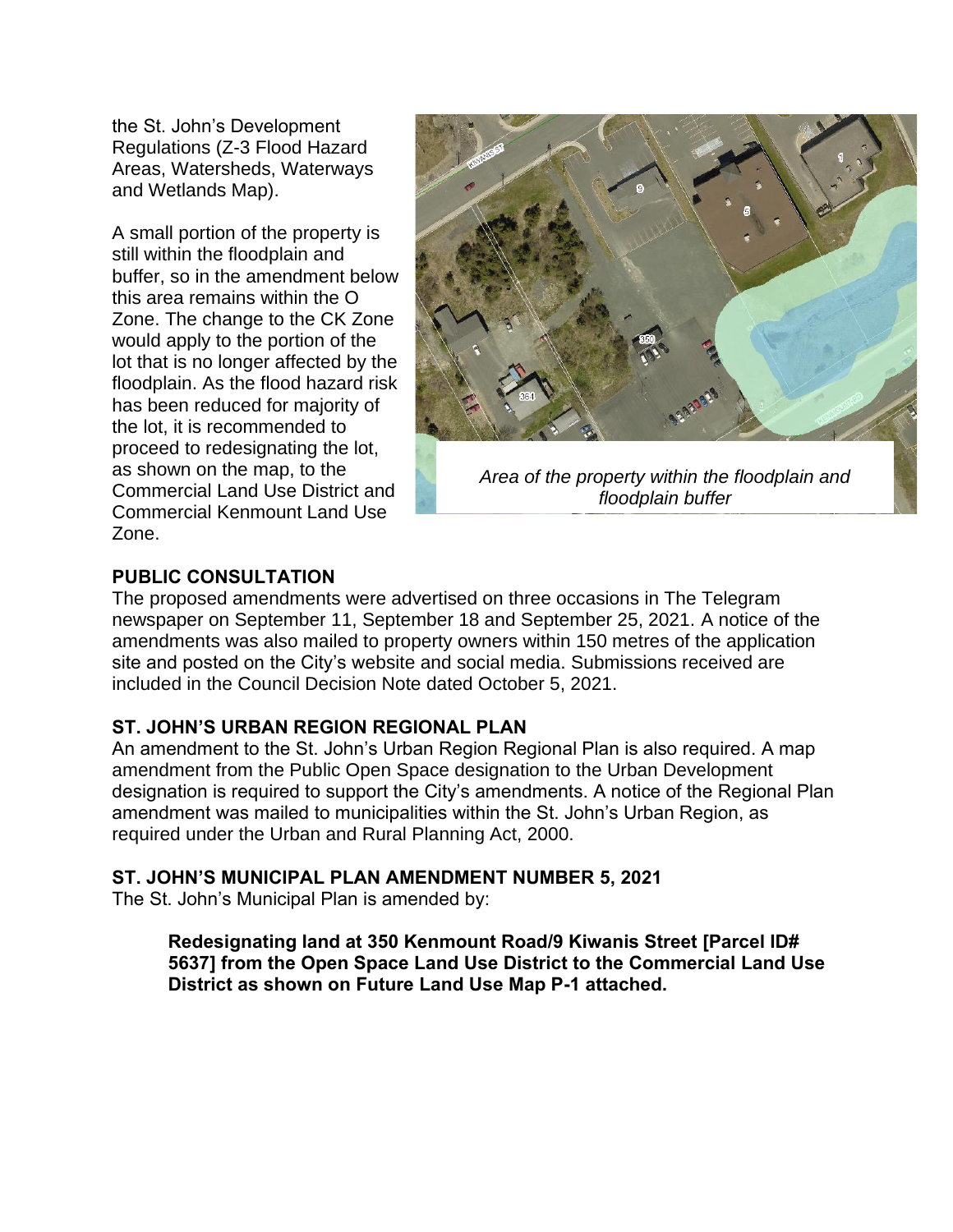

## **CITY OF ST. JOHN'S MUNICIPAL PLAN Amendment No. 5, 2021**

**[Future Land Use Map P-1]**

**AREA PROPOSED TO BE REDESIGNATED FROM OPEN SPACE (O) LAND USE DISTRICT TO COMMERCIAL (C) LAND USE DISTRICT**

**350 KENMOUNT RD / 9 KIWANIS ST Parcel ID 5637**

2021 12 02 Scale: 1:1500 City of St. John's Department of Planning, Development & Regulatory Services

**I hereby certify that this amendment has been prepared in accordance with the Urban and Rural Planning Act.**

**M.C.I.P. signature and seal**

**Mayor**

**City Clerk**

**Council Adoption Provincial Registration**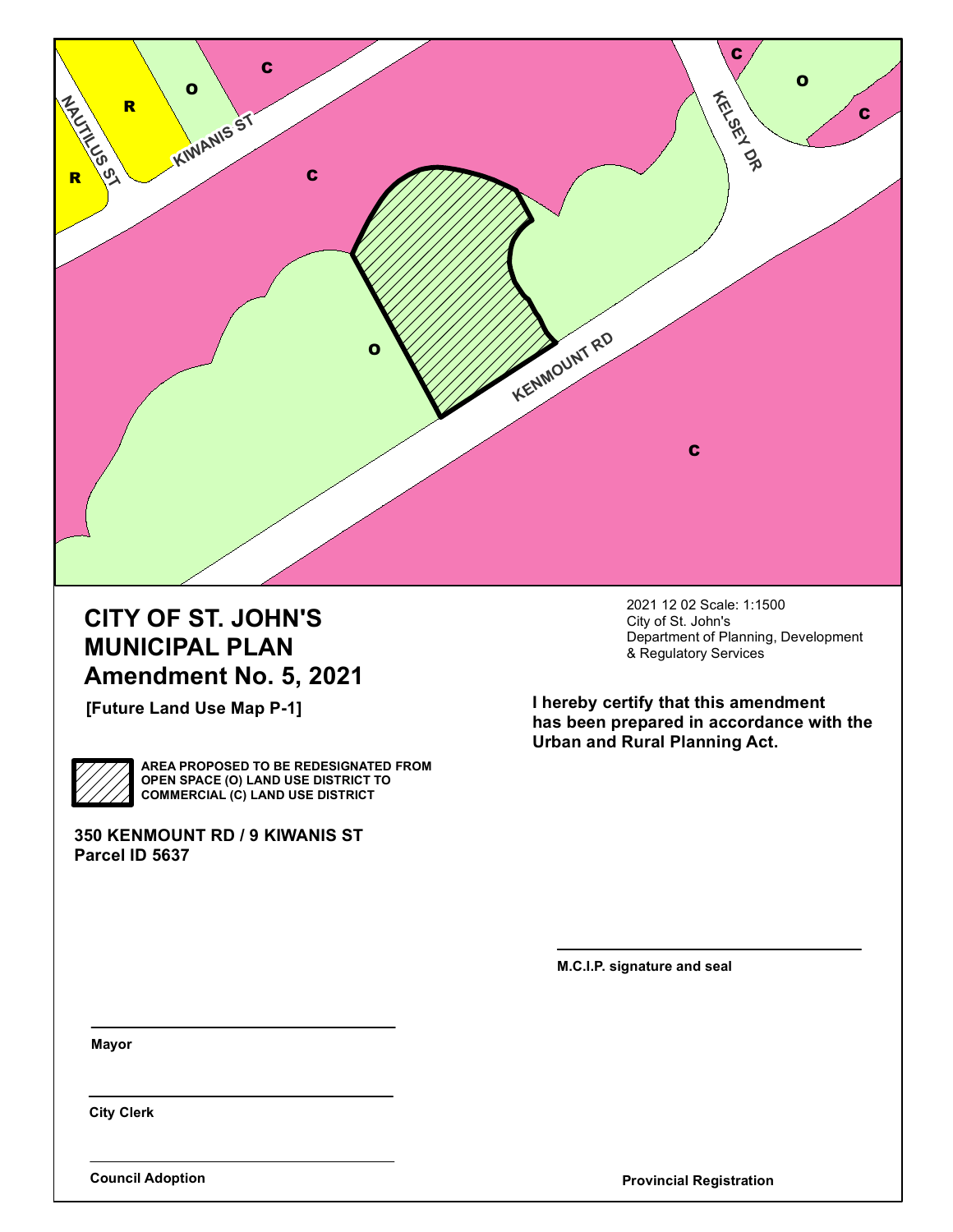## **City of St. John's Development Regulations, 2021**

## **St. John's Development Regulations Amendment Number 7, 2021**

**Open Space (O) Land Use Zone to Commercial Kenmount (CK) Land Use Zone for an existing Car Sales Lot 350 Kenmount Road / 9 Kiwanis Street**

**December 2021**

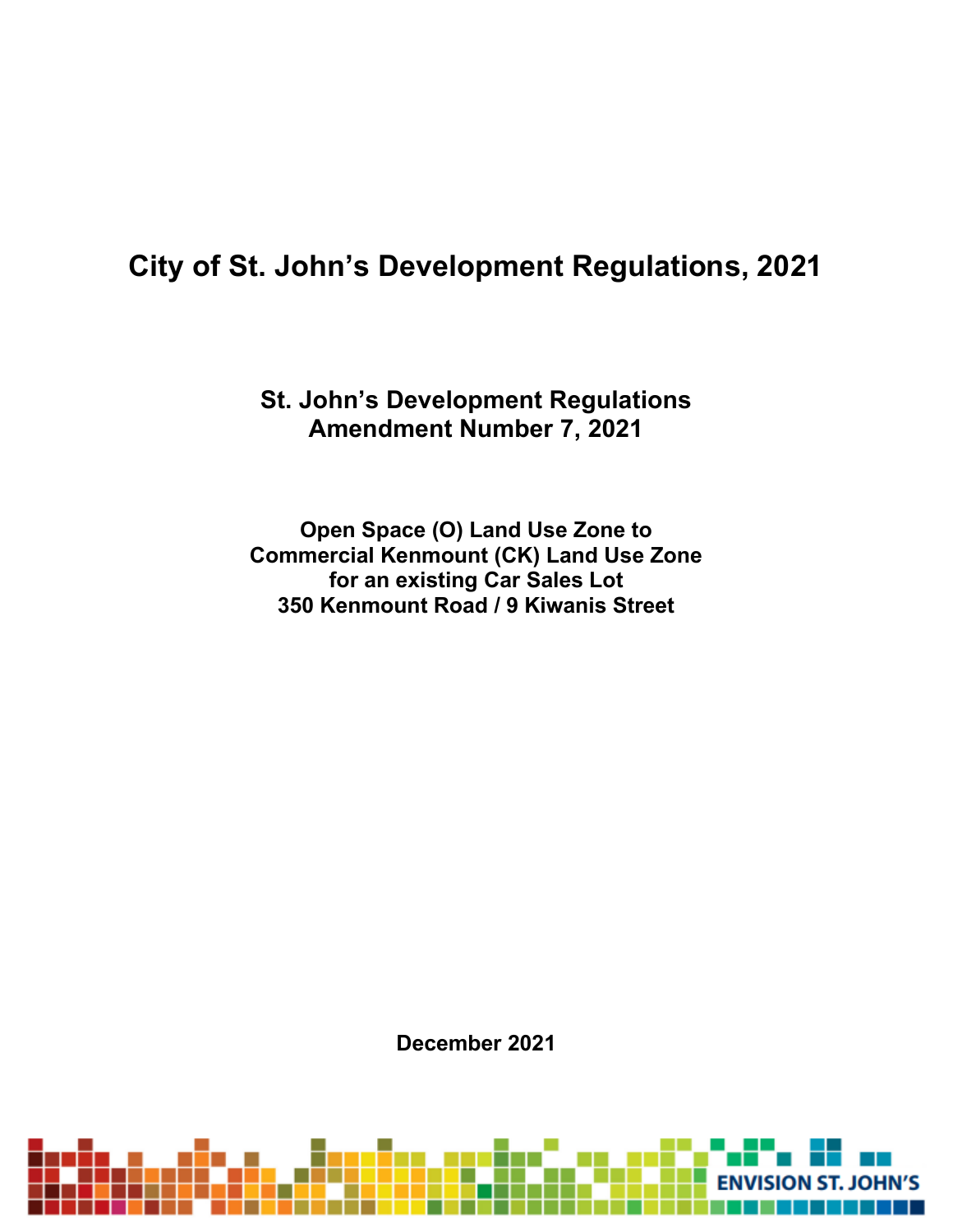#### **RESOLUTION TO ADOPT**

#### **ST. JOHN'S Development Regulations, 2021**

#### **Amendment Number 7, 2021**

Under the authority of section 16 of the *Urban and Rural Planning Act, 2000*, the City Council of St. John's adopts the St. John's Development Regulations Amendment Number 7, 2021.

Adopted by the City Council of St. John's on the \_\_\_\_ day of Click or tap to enter a date..

Signed and sealed this \_\_\_\_ day of \_\_\_\_\_\_\_\_\_\_\_\_\_\_\_\_\_\_\_\_\_\_.

|        | <b>Town Seal</b> |
|--------|------------------|
| Mayor: |                  |
| Clerk: |                  |

#### **Canadian Institute of Planners Certification**

I certify that the attached St. John's Development Regulations Amendment Number 7, 2021 has been prepared in accordance with the requirements of the *Urban and Rural Planning Act, 2000.*

| <b>MCIP/FCIP Stamp</b> |
|------------------------|
|                        |
|                        |
|                        |
|                        |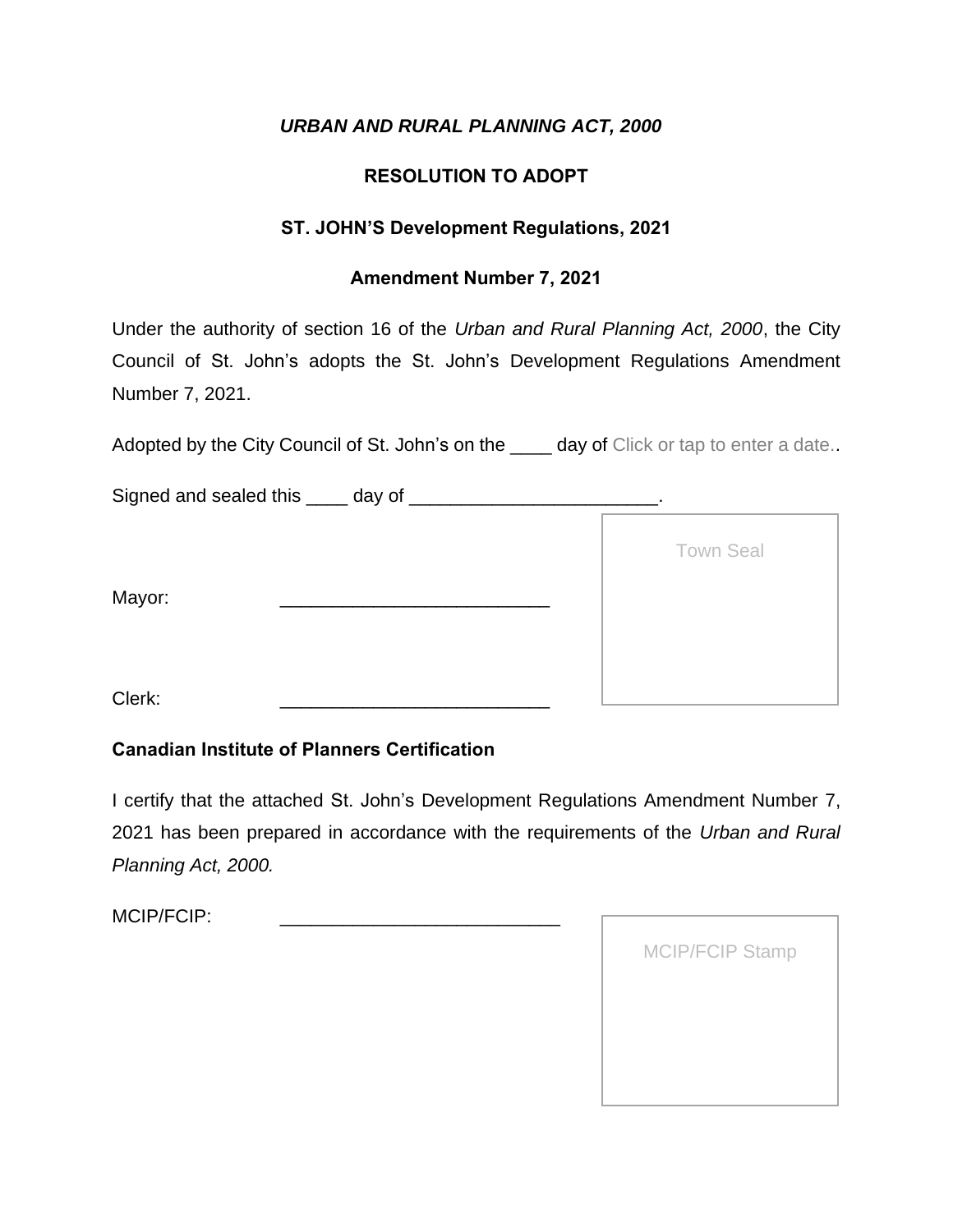#### **RESOLUTION TO APPROVE**

#### **St. John's Development Regulations, 2021**

#### **Amendment Number 7, 2021**

Under the authority of sections 16, 17 and 18 of the *Urban and Rural Planning Act, 2000*, the City Council of St. John's:

- 1. Adopted the St. John's Development Regulations Amendment Number 7, 2021 on the <u>secon</u> day of Click or tap to enter a date.;
- 2. Gave notice of the adoption of the St. John's Development Regulations Amendment Number 7, 2021 by way of an advertisement inserted in the Telegram newspaper on the \_\_\_\_ day of Click or tap to enter a date., and on the \_\_\_\_ day of Click or tap to enter a date.; and
- 3. Set the \_\_\_\_ day of Click or tap to enter a date. at 7:00 p.m. virtually via Zoom for the holding of a public hearing to consider objections and submissions.

Now, under section 23 of the *Urban and Rural Planning Act, 2000*, the City Council of St. John's approves the St. John's Development Regulations Amendment Number 7, 2021 on the day of Click or tap to enter a date. as  $\blacksquare$ 

Signed and sealed this \_\_\_\_ day of \_\_\_\_\_\_\_\_\_\_\_\_\_\_\_\_\_\_\_\_\_\_\_\_.

Mayor:

Town Seal

Clerk: \_\_\_\_\_\_\_\_\_\_\_\_\_\_\_\_\_\_\_\_\_\_\_\_\_\_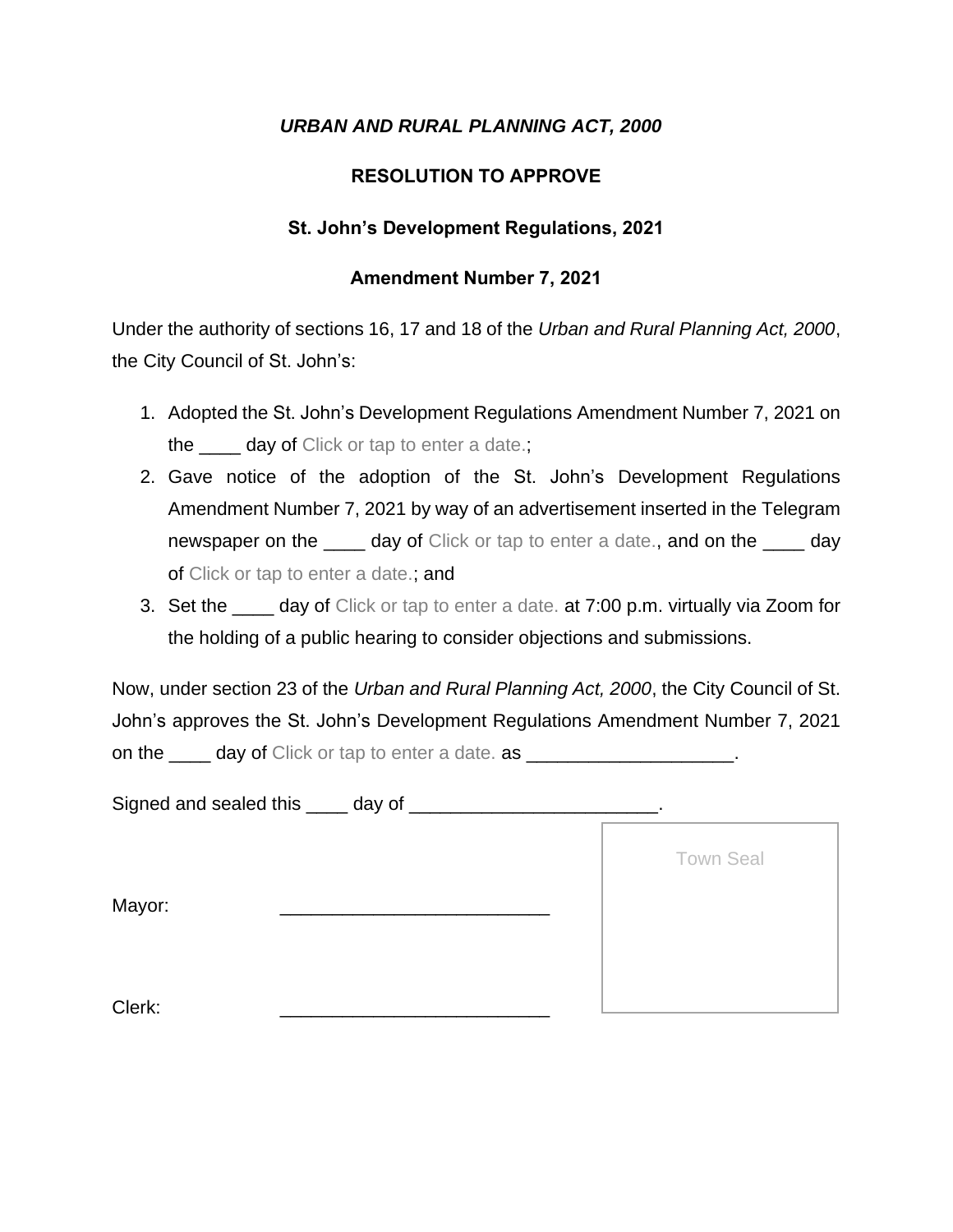#### **Canadian Institute of Planners Certification**

I certify that the attached City of St. John's Development Regulations Amendment Number 7, 2021 has been prepared in accordance with the requirements of the *Urban and Rural Planning Act, 2000.*

| <b>MCIP/FCIP Stamp</b> |
|------------------------|
|                        |
|                        |
|                        |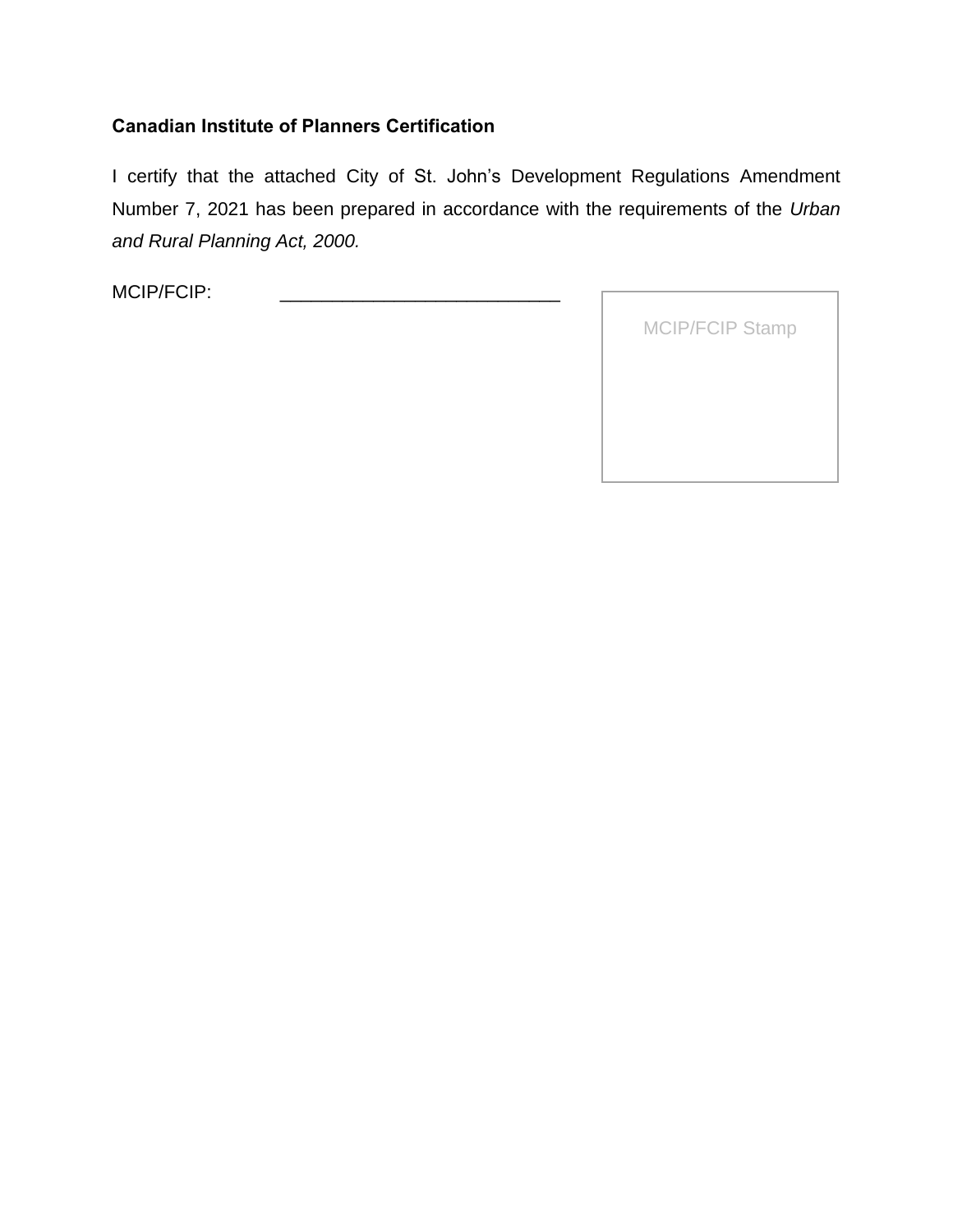## **CITY OF ST. JOHN'S**

### **Development Regulations Amendment Number 7, 2021**

#### **PURPOSE**

The City of St. John's wishes to bring an existing car dealership into conformance by redesignating land at 350 Kenmount Road/9 Kiwanis Street from the Open Space Land Use District to the Commercial Land Use District and rezoning the land from the Open Space (O) Zone to the Commercial Kenmount (CK) Zone.

This amendment implements St. John's Municipal Plan Amendment 5, 2021, which is being processed concurrently.

#### **PUBLIC CONSULTATION**

The proposed amendments were advertised on three occasions in The Telegram newspaper on September 11, September 18 and September 25, 2021. A notice of the amendments was also mailed to property owners within 150 metres of the application site and posted on the City's website and social media. Submissions received are included in the Council Decision Note dated October 5, 2021.

#### **ST. JOHN'S URBAN REGION REGIONAL PLAN**

An amendment to the St. John's Urban Region Regional Plan is also required. A map amendment from the Public Open Space designation to the Urban Development designation is required to support the City's amendments. A notice of the Regional Plan amendment was mailed to municipalities within the St. John's Urban Region, as required under the Urban and Rural Planning Act, 2000.

#### **ST. JOHN'S DEVELOPMENT REGULATIONS AMENDMENT NUMBER 7, 2021**

The St. John's Development Regulations is amended by:

#### **Rezoning land at 350 Kenmount Road/9 Kiwanis Street [Parcel ID# 5637] from the Open Space (O) Zone to the Commercial Kenmount (CK) Zone as shown on City of St. John's Zoning Map attached.**